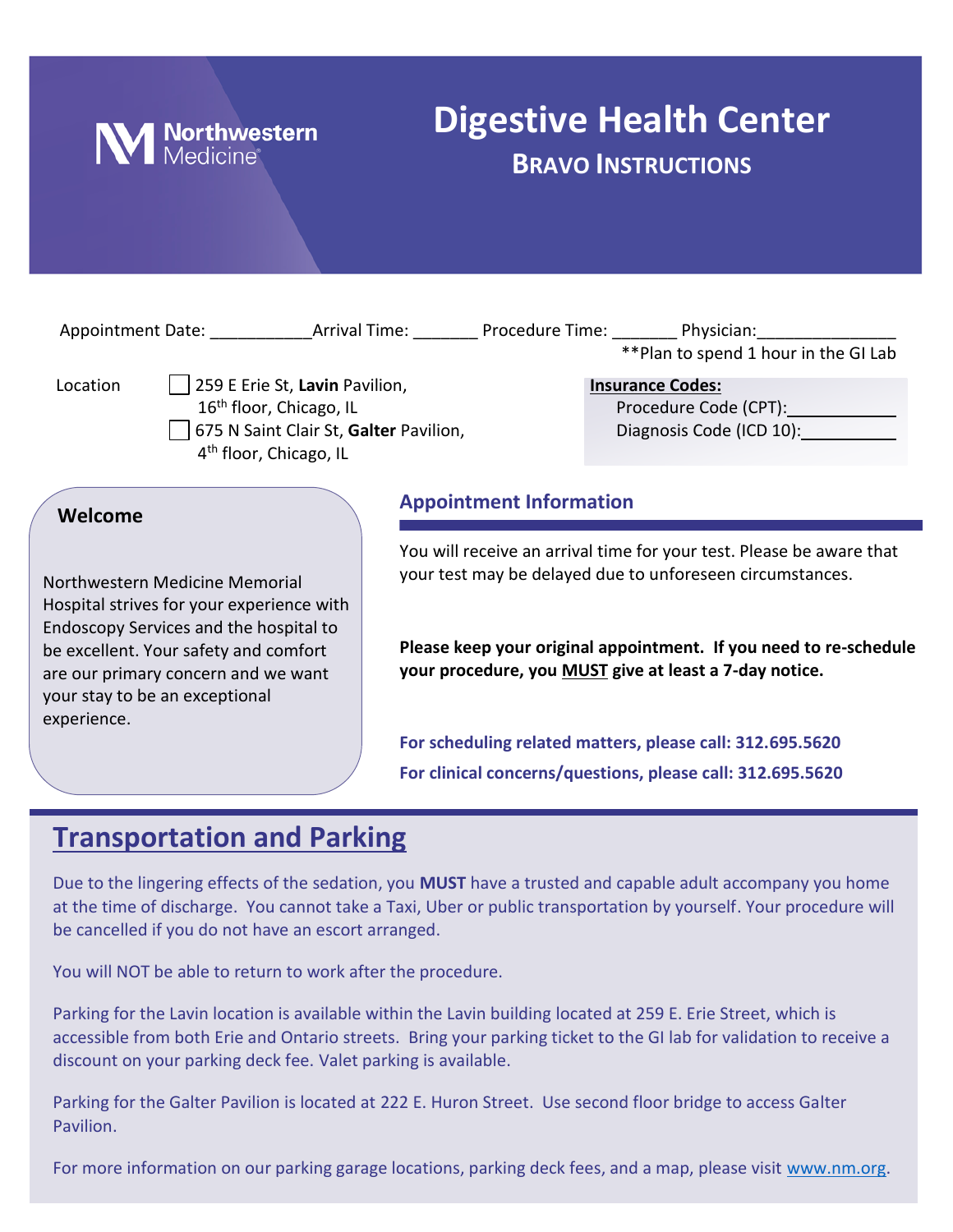

## **Contraindications**

### **PLEASE INFORM YOUR CLINICIAN IF YOU HAVE ANY OF THE FOLLOWING:**

- $\circ$  Bleeding issues or taking a prescription blood thinner other than aspirin (aspirin is okay to continue)
- o Strictures, severe esophagitis, varices or obstructions
- o Pacemakers or implantable cardiac defibrillators
- o You should not undergo an MRI for 6 months because the capsule contains a small magnet. (An x-ray can be obtained if an urgent MRI is needed)

## **About your test**

The purpose of this test is to analyze the amount of acid exposure that comes into your esophagus during a 96-hour period. At the time of your upper endoscopy, your physician will examine your esophagus, stomach, and duodenum with a flexible video endoscope. During the procedure, you are sedated to help you relax. If there are signs in your esophagus from inflammation due to acid, the Bravo procedure will be canceled. If your esophagus looks normal, your physician will attach the capsule to the lining of the esophagus while you are still sedated. The capsule will remain in the esophagus, transmitting its information to a portable digital data recorder. Some people may feel a slight yet tolerable sensation while the capsule is attached to the esophagus. After a few days, the capsule should fall off and pass eventually through your stomach.

| <b>Timeline</b>                                         | <b>Procedure Preparation</b>                                                                                                                                                                                                                                                                               |  |
|---------------------------------------------------------|------------------------------------------------------------------------------------------------------------------------------------------------------------------------------------------------------------------------------------------------------------------------------------------------------------|--|
| <b>7 DAYS</b><br><b>BEFORE THE</b><br><b>PROCEDURE</b>  | $\triangleright$ Please stop taking your PPI (proton pump inhibitor) medication 7 days prior to the test.<br>PPIs include Prilosec (omeprazole), Prevacid (lansoprazole), Delixant (dexlansoprazole),<br>Achiphex (rabeprazole), Protonix (pantoprazole), Nexium (esomeprazole), and Zegerid.              |  |
| <b>3 DAYS</b><br><b>BEFORE THE</b><br><b>PROCEDURE</b>  | $\triangleright$ Please contact your insurance company to verify coverage and if you will have any out of<br>pocket costs, or precertification requirements. Please see the insurance/billing handout<br>for more information on billing, coding, and potential out-of-pocket costs.                       |  |
|                                                         | If needed, you may take an H2 blocker (Pepcid, famotidine, Zantac, ranitidine) up until 3<br>➤<br>days before the test.                                                                                                                                                                                    |  |
| <b>THE DAY</b><br><b>BEFORE THE</b><br><b>PROCEDURE</b> | $\triangleright$ If you develop any moderate to severe cold symptoms (cough, sore throat, runny nose,<br>etc.), a fever, new cut or wounds, or experience any other changes in your health before<br>your procedure, please contact your physician's office.                                               |  |
|                                                         | $\triangleright$ You can take Tums up until the evening before your procedure.                                                                                                                                                                                                                             |  |
|                                                         | <b>Diet Instructions:</b>                                                                                                                                                                                                                                                                                  |  |
|                                                         | Do not eat anything including gum, mints, tobacco, cough drops, or smoke any substance<br>➤<br>(i.e. tobacco, vape, marijuana) after midnight.                                                                                                                                                             |  |
|                                                         | > After midnight, you may have plain water, black coffee/tea (no milk or creamer may be<br>added, however, sugar and artificial sweeteners are permitted), apple juice, or Gatorade<br>up to 2 hours prior to your scheduled arrival time. All other beverages/drinks are to be<br>avoided after midnight. |  |
| <b>THE DAY OF</b>                                       | > Call your testing center if you cannot arrive at your scheduled time at 312.926.2425.                                                                                                                                                                                                                    |  |
| <b>YOUR</b>                                             | Bring a photo ID and insurance card.<br>➤                                                                                                                                                                                                                                                                  |  |